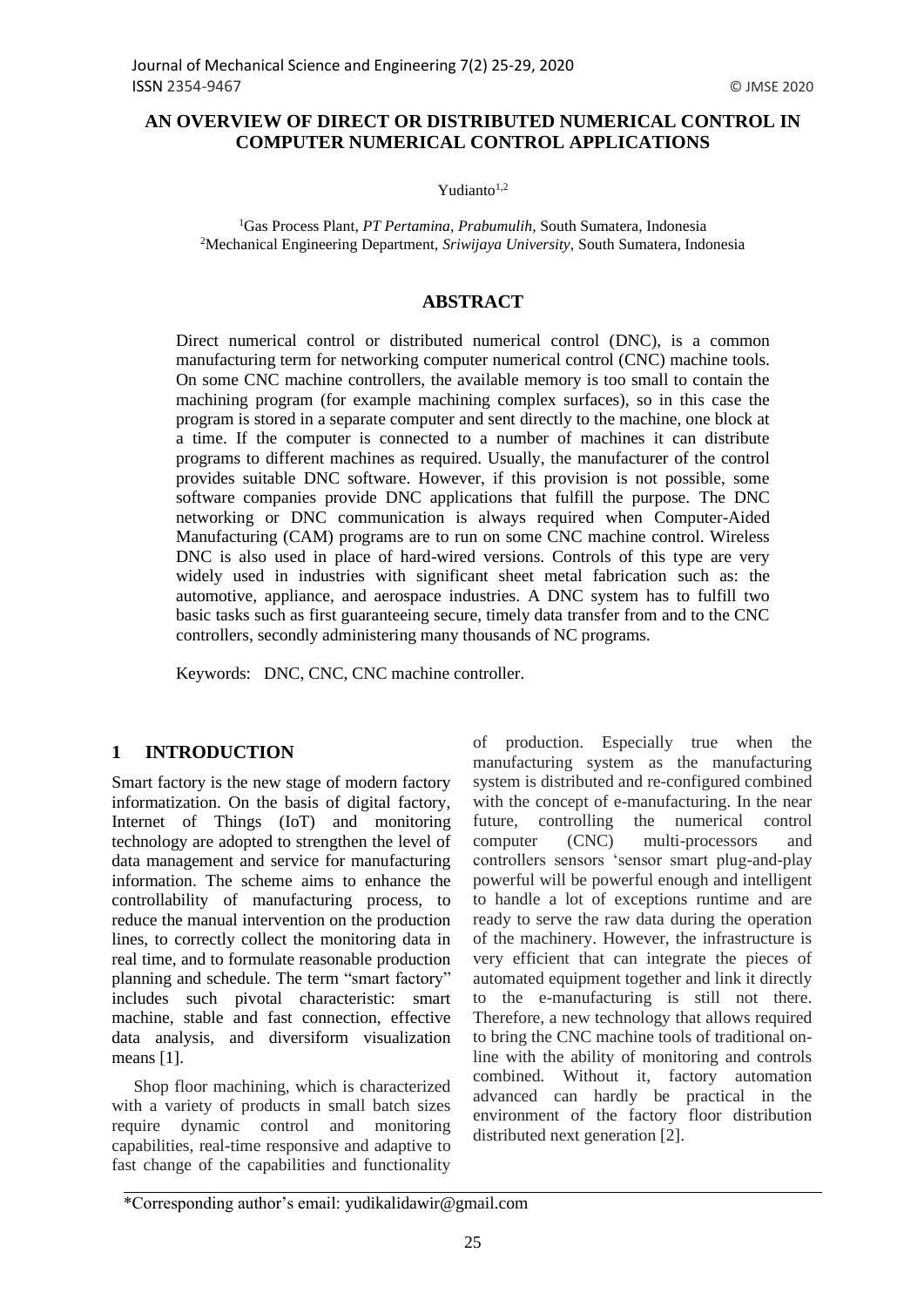In a manufacturing environment currently, each type of system integrated with a computerized system. This a computer system already engaged in the manufacturing environment. The manufacturing system is controlled by the numbers, letters and symbols, which is called Numerical Control System (NC System). This system got progress with the role of the computer and efficient system was created, called Computer Numerical Control System (CNC System) and back is enhanced by the central computer system, called Numerical Control system Directly (System DNC). Now, to get the numerical control system very efficiently with precision and accuracy beyond human ability, a new system introduced, which is called Distributed or Direct Numerical Control System, which is the progress in CNC / DNC System. Thus, this journal presents the progress of Numerical Control Systems Distributed over a System of CNC / DNC [3].

The CNC machines in colleges and universities is the basic material that is needed for they teaching practice, scientific research, training personnel and social services. The CNC management system of the machine tool at the university using internet technology plus modern becausethe CNC machines share information on various the management platform . Through the internet, the network of CNC machines connected to system DNC, where it is can known the management of the relevant policy to publish the name of the CNC machine that is open and shared, model specifications, technical indicators, area services, administrator information, opening hours, the cost of the test and so on.

### **1.1 Internet Plus**

The internet plus is a series of information technology-based internet (including the mobile internet, cloud computing, technology, big data, etc.), economic activity, social life in Indonesia various sectors of the proliferation and application of different sectors. The internet plus is the essence of the industry online, data, online work. The internet is the infrastructure to information processing, has the characteristics of openness, equality and transparency, so that the the potential of information / data that can be pressed in an industrial society can explode and transformed into productivity incredible. In the era of the Internet, the information back to the information "as the core" of this essence.

Although the concept of internet plus not long, but based on the understanding above, it is of the practical significance of a great to further promote the management of CNC machine in college and university.

## **1.2 CNC Machine Tool, DNC Networking Technology**

The Direct Numerical Control or Distributive Numerical Control (DNC) are control digital direct or digital control technology of distributed. The DNC is the use of CNC machines are computer controlled to control the direct interface system. To connect the computer and the CNC machine through the DNC interface. This connection to achieve direct communication between the computer and the machine, the NC program directly to the system of the CNC machine, direct control CNC machine. The DNC can use the resources fully, to maximize the productivity of heavy equipment, more from one machine on the control the same time, is to achieve CAD / CAM and database CIMS.

In According with hierarchical manufacturing systems integrated computer system, the DNC is effective means to set the NC unit. Since it can coordinate operation of the entire production workshop, and realize all the task processing, including process documents, production process, machine the status of all information managed. Therefore, the DNC is the basis for the realization of information, integrated manufacturing, can be used alone, but can also be extended to FMS and CIMS. Although The shape of the DNC is different, howeverthe essential components are similar. [Figure 1](#page-1-0) illustrates the basic structure of the system the DNC.



<span id="page-1-0"></span>Figure 1 Basic structure of the DNC system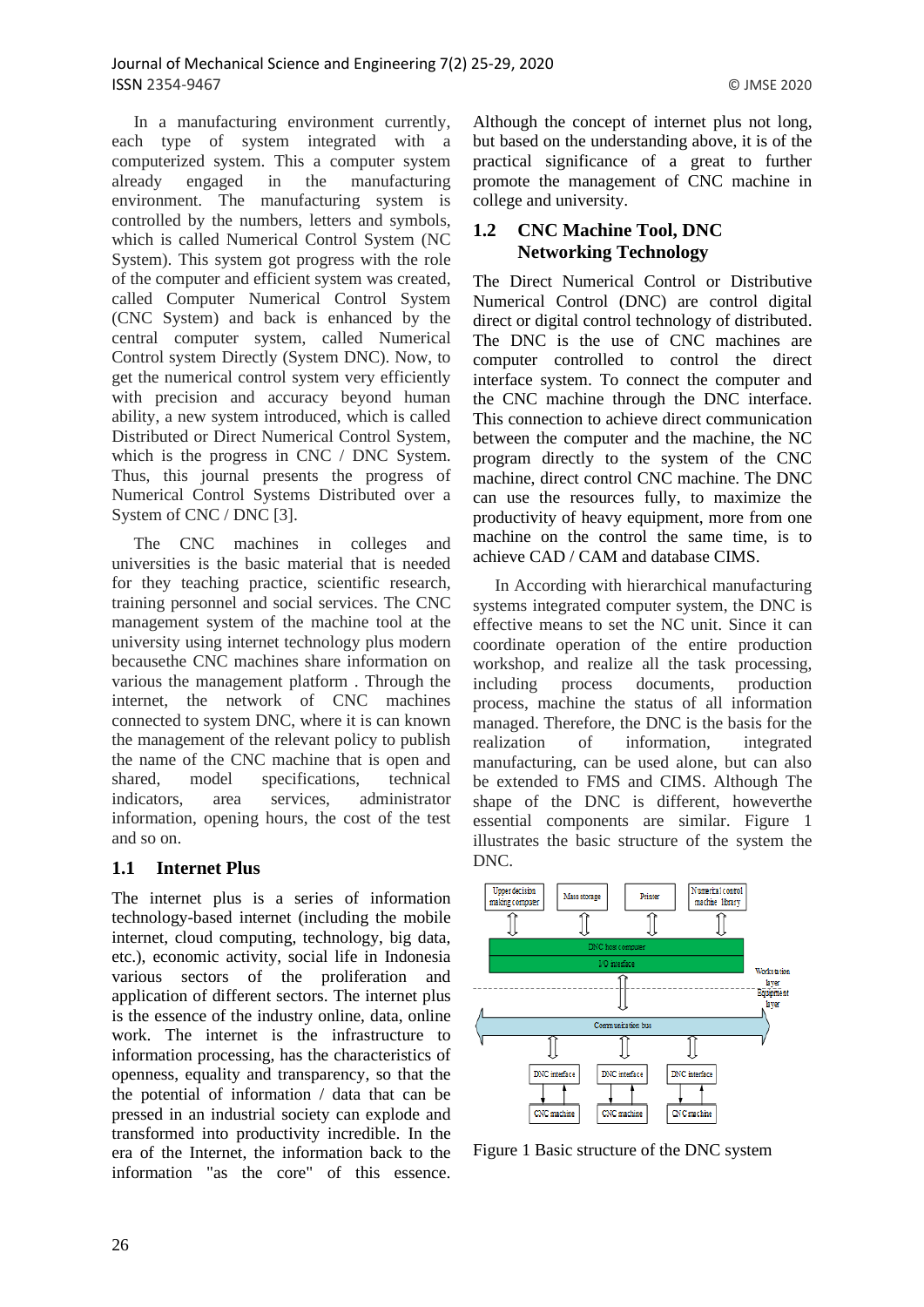The choice of hardware and software systems DNC should consider two factors namely: (1) the size of the system the DNC (a small system through the computer DNC controlling a small number of CNC equipment, and large system to control the whole production workshop); (2) the complexity of the system the DNC. While the factors system configuration DNC include: DNC calculate the labor cost of the task, the shop floor, computer system management, the level of information that is being processed, the amount of CNC, the number of CNC workshop and engine load coating workshop and the flexibility required. Usually put the needs of specific companies, as the main the function of the application system; the level of automation, production management model of the company, communication of information, the level of structure of the computer and other factors.

### **1.3 Design and Implementation of CNC Machine Networking DNC System**

According to the statistics of the network of CNC equipment from the laboratory in our school, there are 42 existing machine is a recent purchase, of which 19 sets of CNC lathe machine, 13 sets of CNC milling machine, 10 sets of processing center, workshop type of the CNC system is all with the RS232 port. Implemented as shown in [Figure 2.](#page-2-0) Main technology used is the control of the multi-level and wireless.

<span id="page-2-0"></span>Figure 2 Implementation of CNC machine networking DNC system of the laboratory

### **1.3.1 Design and Implementation of CNC Machine Networking DNC System**

DNC control structure of multi-level, generally a tree structure. It the top used to control and coordinate the operation of the entire system, while the lower part is used for completing the task specified. The system size determine the size of the DNC layout. In the architecture of the multi-level, the root node is a small computer that can be programmed automatically or graphics. The rote nore have management system, the MPP and MRP and other functions.

Node is a microcomputer, its role is to receive information from the top level of the system, in accordance with the next level of processing equipment feedback status back to the data information, the task processing for the decomposition and scheduling, the task of processing real-time set for each device. The end nodes typically form machine numerical control unit. He receives a processing instruction and control information from the upper level to aware of the movement of the bait cutting and of additional functions of the machine tool, and feed information to the top level at the same time[\(Figure 3\)](#page-2-1)**.**





<span id="page-2-1"></span>Figure 3 DNC Multi-level control structure

### **1.3.2 Wireless network DNC system**

.

The wireless network in this program refers to the use of IEEE802.11b / g network protocols ethernet wireless. Using a serial device wireless network server can connect the device CNC with a serial port to the network IEEE802.11b / g for access local area network the factory through a wireless router or switch. The structure of the system shown in [Figure 4](#page-3-0) .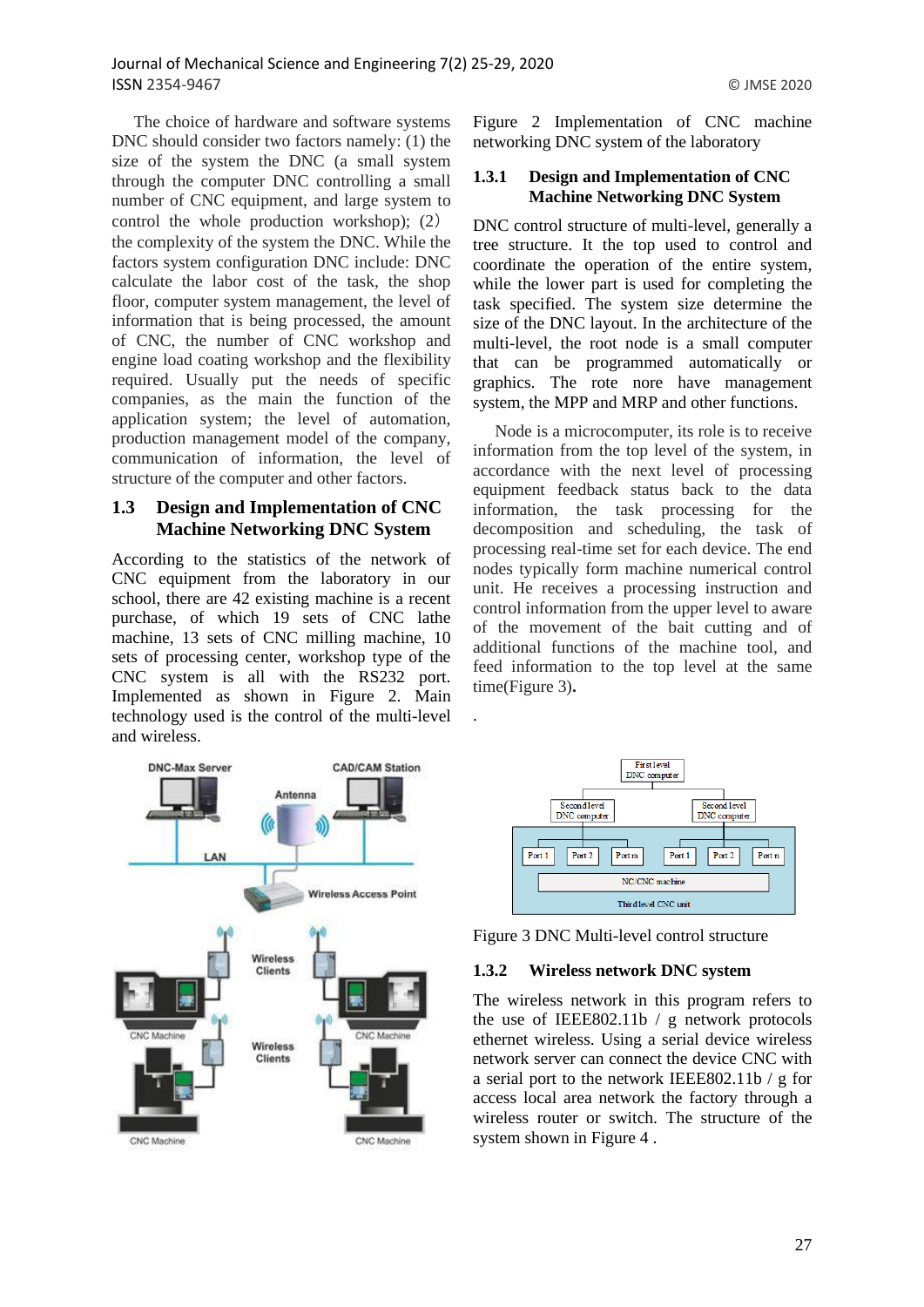

<span id="page-3-0"></span>Figure 4 DNC network using wireless

The use of the wireless network to establish a system of DNC has the following characteristics:

- 1. All The connection machine all using a wireless way, eliminating the need wires and cables long damage of aging, reduce the cost,
- 2. Easily expanded. All the machines are wireless access, then the new machine is acquired, just need to add the recipient wireless network and corresponding settings, no additional cables,
- 3. The entire store wireless, the Server can be placed anywhere location,
- 4. Easy detection of errors. A wireless device to reduce the link error detection, only needs to detect the main equipment can,
- 5. Easy to control, the server computer connected to a local area network is not subject to any local in any location in the workshop, can be accessed through the wireless network to the ethernet to access the machine , understand the status of the machine, send the procedure and so on.

Through careful analysis, considering the hardware interface and system of CNC machine tool itself, and the easy implementation of the integrated control of the DNC, and to ensure the stability of the system of the DNC. The training center decided to use the program the Ethernet access network cable to achieve the transformation of the network of NC machine tool [4].

# **2 DESIRED USING DNC SYSTEM**

The DNC system have many advantages, many advancements, and many implementations which are:

### **2.1 Advantages of DNC System**

The advantages provided by the system of the DNC such as: (1) Programming is easy and effective using software DNC, (2) The decisionmaking level higher, (3) The real-time control of various machine tools, (4) The first step that gives experience for the future expansion, (5) Elimination of the Tape Punched Tape Reader, (6) CLFILE-A convent and more general way of program storage, (7) Removal of the unit controllers that are embedded on some systems, (8) Greater productivity, and (9) Convenient storage of the part program NC.

### **2.2 Advancements of DNC System**

Numerical Control system distributed have a lot of more progresses from a System of CNC / DNC namely: (1) The ability to connect and maintain the entire computer right sequentially, (2) The level of manage, (3) The requirements of inspection equipment machine reduced, (4) The feedback system is powerful, (5) Data storage, (6) Backup system for data and information, (7) Reduce non-productive time, (8) Accuracy and greater repeatability, (9) The scrap rate is low, (10) The possibility of the geometry of the parts is more complex, (11) Engineering changes can be accommodated more with graceful, (12) Supplies a more simple required, (13) Waiting time for manufacture is short, (14) Reduce the inventory of spare parts, (15) Less floor space required, and (16) The requirements of the skill level of the operator is reduced.

### **2.3 Implementations of DNC System**

In modern manufacturing distributed numerical control system plays an important role, there are a lot of its implementations such as: (1) Wrapping machine electric wire, (2) The machine insertion of components, (3) Machine the compiler, (4) Coordinate measuring machine, (5) The machine laying tape for polymer composites, (6) Winding machine filament for polymer composites, (7) Cutting machines, knitting and riveting, (8) The production of sustainable and flexible, (9) Operation the geometry of complex parts, (10) A lot of machining operation separately on the section,